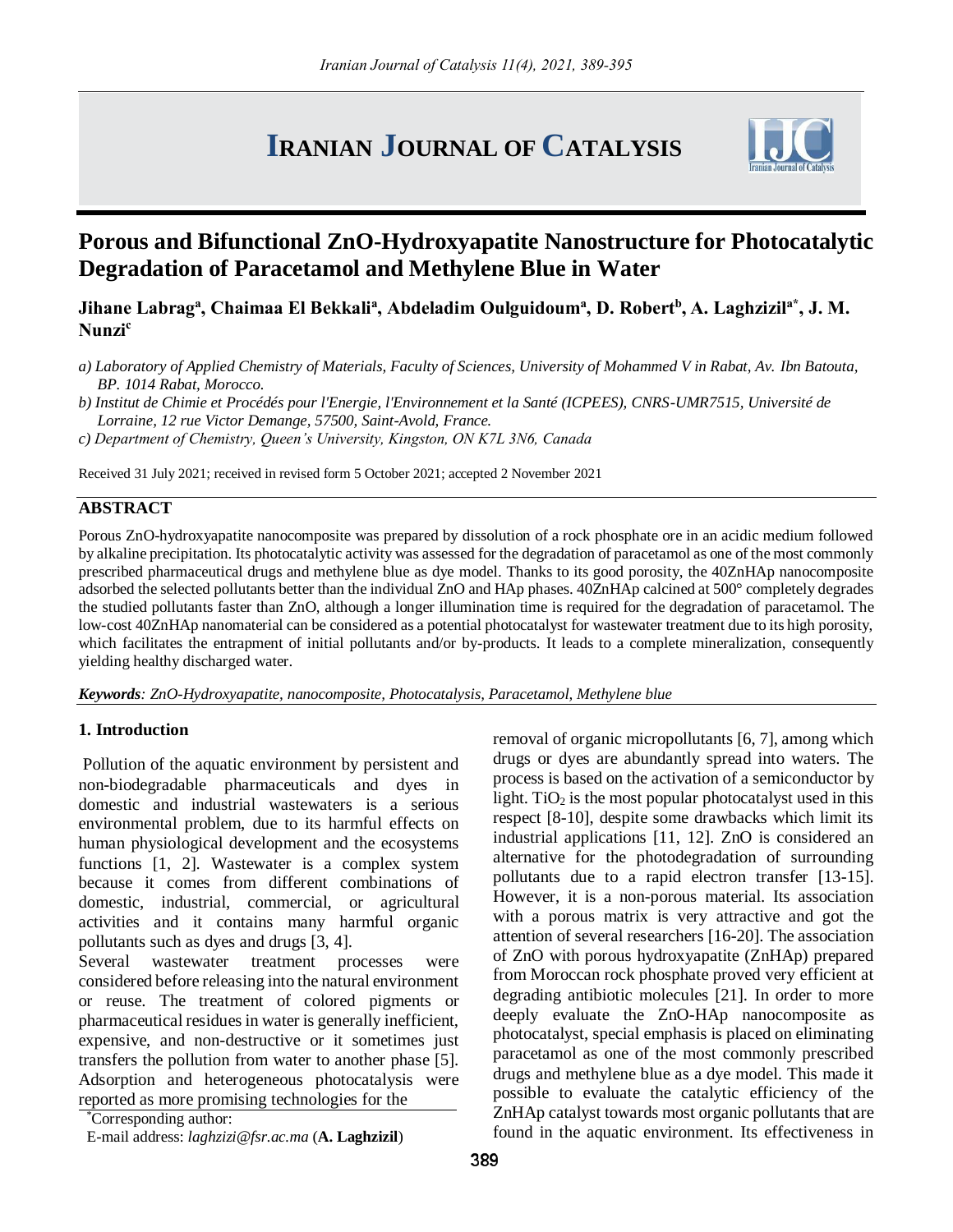trapping pollutants and their by-products is all the more important as the by-products can be even more toxic than the parent drugs. Therefore, the porous nanomaterials of ZnHAp are excellent adsorbents and therefore are more efficient photocatalysts than bulk materials. This provides them with a wide variety of applications for solving environmental problems.

#### **2. Experimental**

#### *2.1. Preparation of catalysts*

The pure hydroxyapatite  $Ca_{10}(PO_4)_6(OH)_2$  powder (called HAp) was produced by the simultaneous dissolution/reprecipitation from a Moroccan natural phosphate ore as described in previous work [22]. ZnO powder was prepared by precipitation through alkalization of zinc nitrate dihydrate  $Zn(NO<sub>3</sub>)<sub>2</sub>, 2H<sub>2</sub>O$  by adding concentrated ammonia NH4OH (25%), paralleling the conditions for the HAp synthesis. Details of the synthesis and structural characterization were described in previous work [21]. For ZnHAp nanocomposite, the  $\text{Zn}^{2+}$  ions were added to the solution containing  $Ca^{2+}$  ions and  $H_3PO_4$  from the ore dissolution followed by neutralization with a concentrated solution of NH<sub>4</sub>OH (25%) up to  $pH = 10$  with continuous stirring at room temperature. The quantity of zinc having a final theoretical weight ratio ZnO: HAp  $w = 40\%$  was added and the resulting material was named 40ZnHAp. Finally, the powders were dried in an oven at 100°C for 24 hours and heat-treated at 500°C for 3 h.

#### *2.2. Photocatalysis experiments and modeling*

The photocatalysis experiments were carried out using a photoreactor equipped with an open two-neck Pyrex cylinder with a capacity of 150 ml, allowing the possibility to introduce solutes and taking samples. Water circulation in a double-walled casing was used for cooling. The inner cavity was placed under a 125W UV A-B-C lamp (200-600 nm). A 0.2 g catalyst sample was first dispersed in 100 mL of contaminated solution and left to react in the dark for 30 min for MB and 60 min for paracetamol. The solution was then exposed to UV light under magnetic stirring. At different reaction times (*t*), aliquots of the supernatant solution were taken with a 2 mL propylene syringe and centrifuged at 4000 rpm for 20 min, and the residual concentrations of MB

**Table 1.** Structure and main physico-chemical characteristics of the studied pollutants

|                            | MB                                                                                                | Paracetamol |  |  |
|----------------------------|---------------------------------------------------------------------------------------------------|-------------|--|--|
| Structure                  | Ν<br>$H_3C$<br>$+$<br>$\sim_N$ CH <sub>3</sub><br>CH <sub>3</sub><br><b>CI</b><br>CH <sub>3</sub> | HO          |  |  |
| $Ab.\lambda_{max}$<br>(nm) | 664                                                                                               | 240         |  |  |
| $pK_a$                     | 3.14                                                                                              | 9.38        |  |  |

and paracetamol were analyzed by UV-visible and controlled by HPLC. Structure and physico-chemical characteristics of the two pollutants are given in **Table 1**. The kinetics data were fitted with the linear form of the Langmuir-Hinshelwood equation [23]:  $LnC_t/C_0=$  $k_{\text{app}}$ , t, where  $C_0$  and  $C_t$  are the initial and instantaneous concentrations, respectively and  $k_{app}$  is the apparent rate constant determined as the slope of the linear plot  $Ln(C_t/C_0)$  against time t.

#### **3. Results and Discussion**

#### *3.1. Characterization*

The powder dried at 100°C and calcined at 500°C of 40ZnHAp nanocomposite was characterized by XRD and compared to those of HAp and ZnO as references (**Fig. 1a**). The main diffraction peaks of hydroxyapatite and ZnO are identified. This suggests that the association of hydroxyapatite with ZnO particles was effective. The association of HAp with ZnO increases the specific surface of the 40ZnHAp nanocomposite  $(250 \text{ m}^2 \text{ g}^{\text{-1}})$ . Heating the 40ZnHAp powder to 500°C does not significantly reduce the  $S_{\text{BET}}$  value (135 m<sup>2</sup>g<sup>-1</sup>), but the ZnO particles are more sensitive to heating (**Table 2**). Whatever the heat treatment, the specific surface of the 40ZnHAp nanocomposite is larger than that of the HAp and ZnO references (**Fig.1b,b'**). TEM images show that 40ZnHAp and HAp powders are welldefined aggregates of particles with average sizes of 20- 30nm, while ZnO powder is dense with 50 nm particles (**Fig.1c,c'**) such as detailed in our previous work [21].

**Table 2.** Elemental analysis, specific surface area of the materials dried at 100°C and calcined at 500°C.

| Sample  | Ca/P | Zn/P                     | $S_{\rm BET}100$ (<br>$(m^2g^{-1})$ | $S_{\rm BET}$ 500 $'$<br>$(m2g-1)$ | $D_p100(nm)$ | $D_{p}500$ (nm) |
|---------|------|--------------------------|-------------------------------------|------------------------------------|--------------|-----------------|
| 40ZnHAp | L.65 | 0.48                     | 250                                 |                                    |              |                 |
| HAp     | 1.89 | -                        | 165                                 | 105                                |              |                 |
| ZnC     | -    | $\overline{\phantom{0}}$ | 20                                  |                                    |              |                 |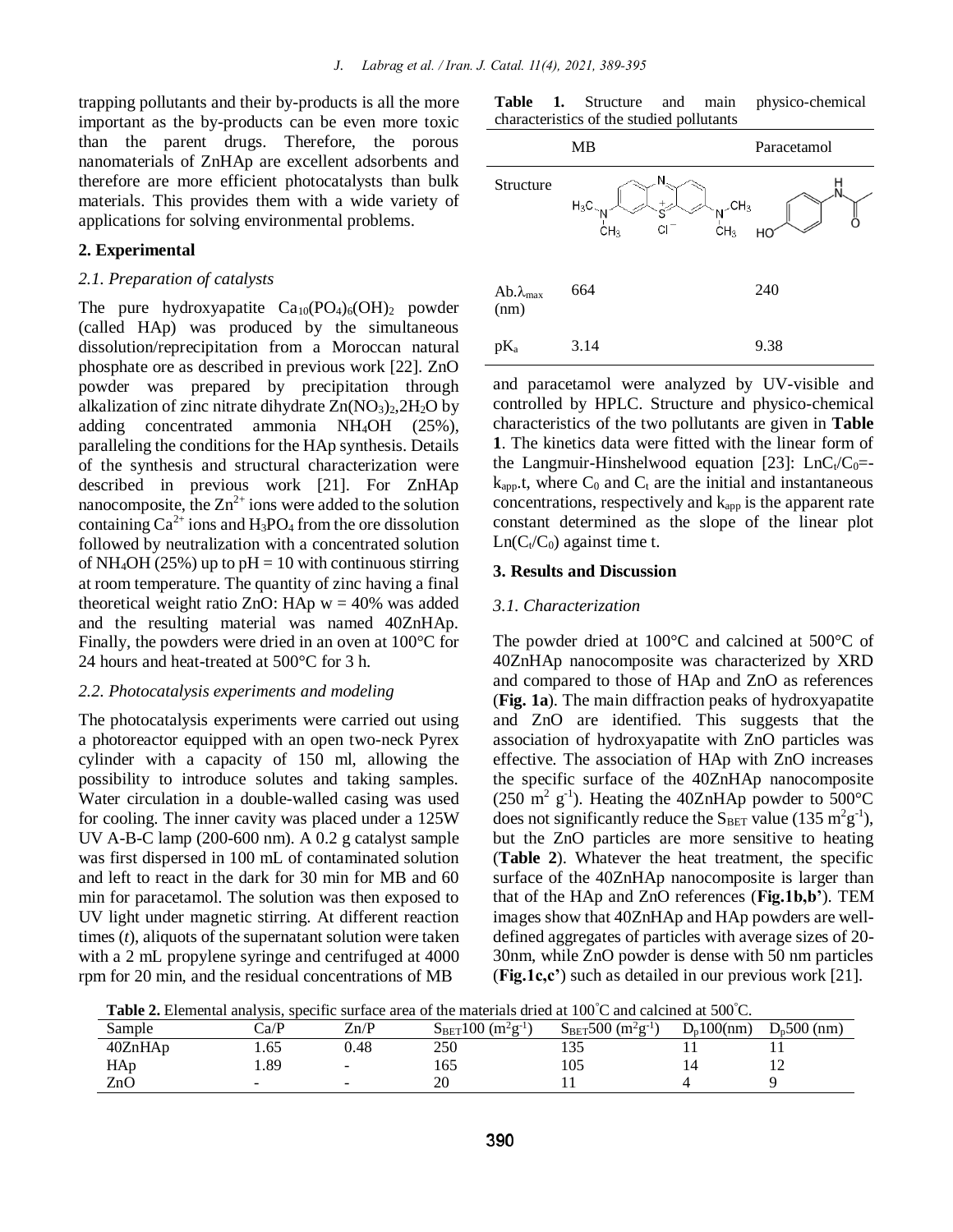

**Fig. 1**. Structural, textural characteristics of 40ZnHAp nanocomposite compared to individual ZnO and HAp phases. (a) XRD patterns powder,  $(b, b')$  N<sub>2</sub> sorption isotherms and  $(b)$  pore size distribution, and  $(c, c')$  TEM images.

The Ca/P and Zn/Ca molar ratios of the prepared 40ZnHAp and HAp materials were quantified by inductively coupled plasma atomic ICP-AES, showing that the Zn content in this composite agrees with the amount initially introduced (**Table 2**). Results confirm that ZnO was evenly combined with the HAp matrix in the 40ZnHAp nanopowder catalyst, which exhibits a high specific surface area contrary to individual ZnO and HAp powders. Thus, the presence of pores in 40ZnHAp nanocomposite may facilitate the adsorption of paracetamol and methylene blue and afterwards their degradation under UV light.

#### *3.2. Adsorption and photocatalysis*

**Fig. 2** shows the variation in the adsorbed amount of paracetamol and methylene blue on the 40ZnHAp, HAp, and ZnO powders. In all cases, the adsorption is limited, but 40ZnHAp dried at 100 °C exhibits significant adsorption after 30 min for MB and 60 min for paracetamol as solid/solute contact, which may be related to its high porosity ( $S_{\text{BET}}$ = 250 m<sup>2</sup>g<sup>-1</sup>). In order to completely remove the studied pollutants, the photochemical activity of 40ZnHAp catalyst was evaluated under UV-light and compared to those of individual ZnO and HAp powders. It should be noted that the sorption capacity depends on the specific surface but also on the chemical formulation of the pollutant, in particular the ionic charge and the nature of the chemical functions. Therefore, this adsorption is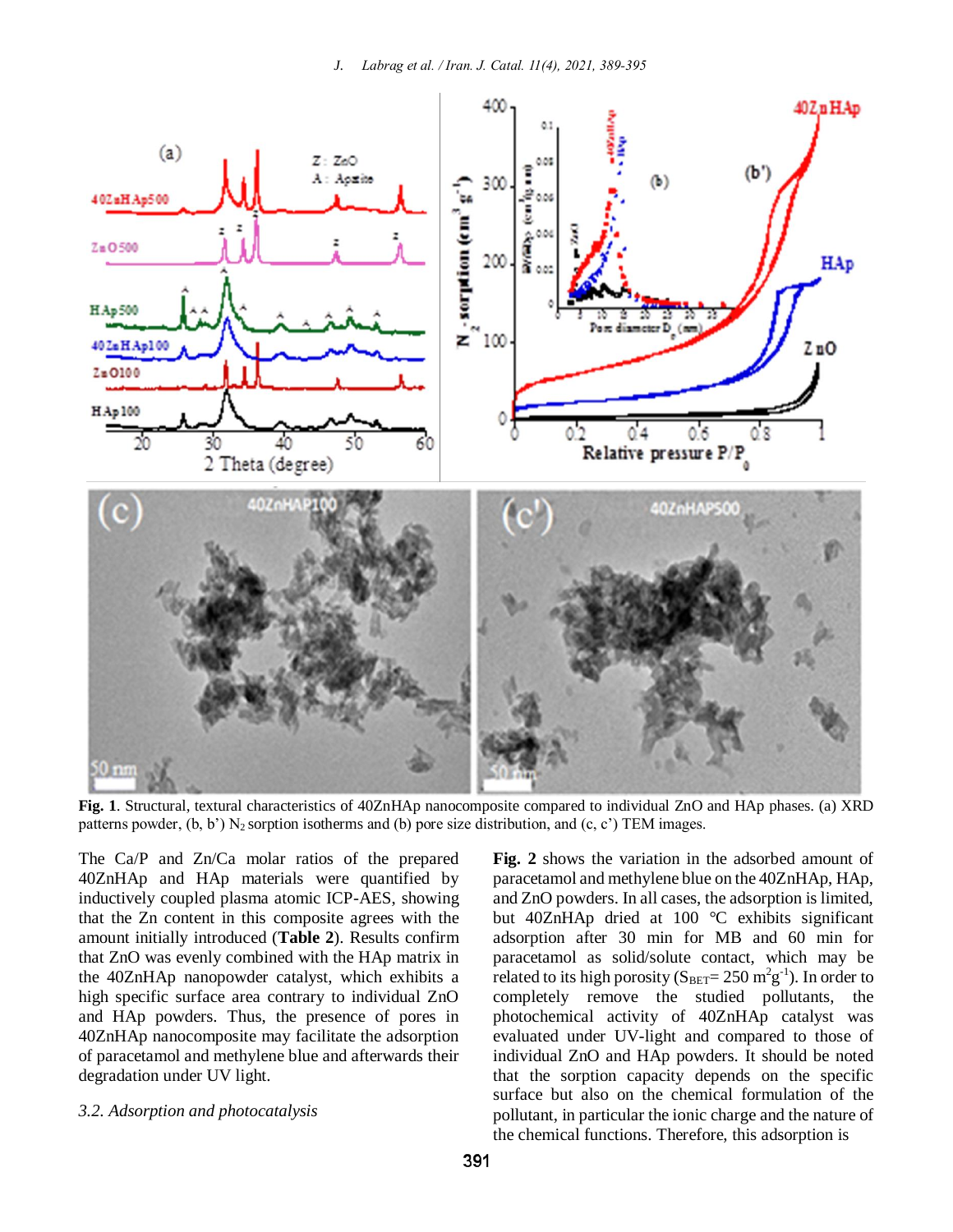

**Fig. 2.** Preliminary adsorption step before photocatalysis, showing the fixation of pollutants on the surface of the catalysts (C<sub>0</sub>=20 mg L<sup>-1</sup>, adsorbent dose = 2 g/L, room temperature of 24°C).

related to the diffusion of pollutants into the pores of the solid surface via the electrostatic interactions between adsorbate/adsorbent, both hydrogen bonds and Van der Waals forces. The better adsorption of MB is due to its positive charge supported by the negative apatite surface such as indicated by its  $pK_a$ . In fact, the electrostatic attraction between the negatively charged  $PO<sub>4</sub>$  groups of the porous hydroxyapatite and the positively charged sulfur group of MB promotes the adsorption [24]. Indeed, the nitrogen atom of MB might interact with  $Ca^{2+}$  or  $Zn^{2+}$  groups of the nanocomposite 40ZnHAp via Lewis acid-base interaction. For paracetamol, its -OH and -NH functions can be the active sites but in different acido-basic pH domains.

Before proceeding with photocatalysis, the direct photolysis of pollutants in water by UV irradiation without a catalyst was accomplished to evaluate its contribution to the degradation of pollutants under the same operating conditions as for photocatalysis. **Fig. 3** shows that no degradation of the two selected pollutants was achieved under UV light without catalysts. In the presence of catalyst and before UV-irradiation (in the dark), adsorption equilibrium was established by stirring during 30 min for methylene blue and 60 min for paracetamol. For pure apatite HAp, the adsorption step was observed and followed by a very weak change in the photodegradation step, suggesting that the two pollutants were not degraded (**Fig. 3**). However, degradation of the selected pollutants using 40ZnHAp or ZnO catalysts is complete, but it is faster for MB (**Table 3**). Heat treatment of the catalysts at 500°C markedly improves their catalytic efficiency and 40ZnHAp500 shows better degradation efficiency than ZnO500. This strongly suggests that the reduced

fraction of the photoactivity of ZnO in the 40ZnHAp composite is compensated by its high porosity. This shows that trapping is an essential step for the pollutants to be degraded.

The kinetics of the degradation reaction vary with the pollutant formulation and follow a Langmuir-Hinshelwood model based on the linear relation of the  $log(C/C_0)$  versus time. A proper fitting of the experimental data was obtained using this model  $(R^2)$ 0.99) (Fig. 4). The calculated  $K_{app}$  values and the full degradation times are reported in **Table 3**. Based on the correlation coefficients  $(R^2)$  relating to the linearity of the Langmuir-Hinshelwood relation, this model is most likely to characterize the degradation kinetics of the target molecules supported on the studied catalysts. It confirms that the reaction follows a first order law. The significant difference in reaction rates might be due to the different structural features and the thermal treatment of catalyst. As shown in **Table 3**, the apparent first order rate constant increases with the combination of ZnO and apatite and with the 500 °C heat treatment which is effective.

Results showed that MB degraded faster than paracetamol, depending on the nature of the composite. Good efficiency of the 40ZnHAp nanocomposite is due to coupling of the adsorption and photocatalysis within the same unit operating the degradation of the two organic species. This material transfer coupling is an efficient way to optimize both adsorption and photodegradation operations to obtain a process capable of treating non-negligible volumes and concentrations of organic pollutants without a particular maintenance.

The 40ZnHAp catalyst showed the highest ability to degrade the methylene blue and paracetamol molecules. This suggests that the presence of Zn in 40ZnHAp and its large surface area enhance its photocatalytic efficiency. Our approach has the advantages of using natural sources of calcium and phosphate precursors and requiring a small amount of Zn-precursor, both contributing to the potential decrease of the processing costs. The highly interconnected pore structure and uniform dispersion of ZnO in 40ZnHAp nanocomposite are helpful for administering monolayer homogeneous adsorption of organic molecules and for their photodegradation. Based on our previous experimental results and those published elsewhere [21, 25-27], it turns out that the photogenerated holes and superoxide radicals are the main active species responsible for the photocatalytic degradation of organic matter on 40ZnHAp and ZnO photocatalysts. Unlike ZnO, using the 40ZnHAp500 catalyst, no HPLC peak was found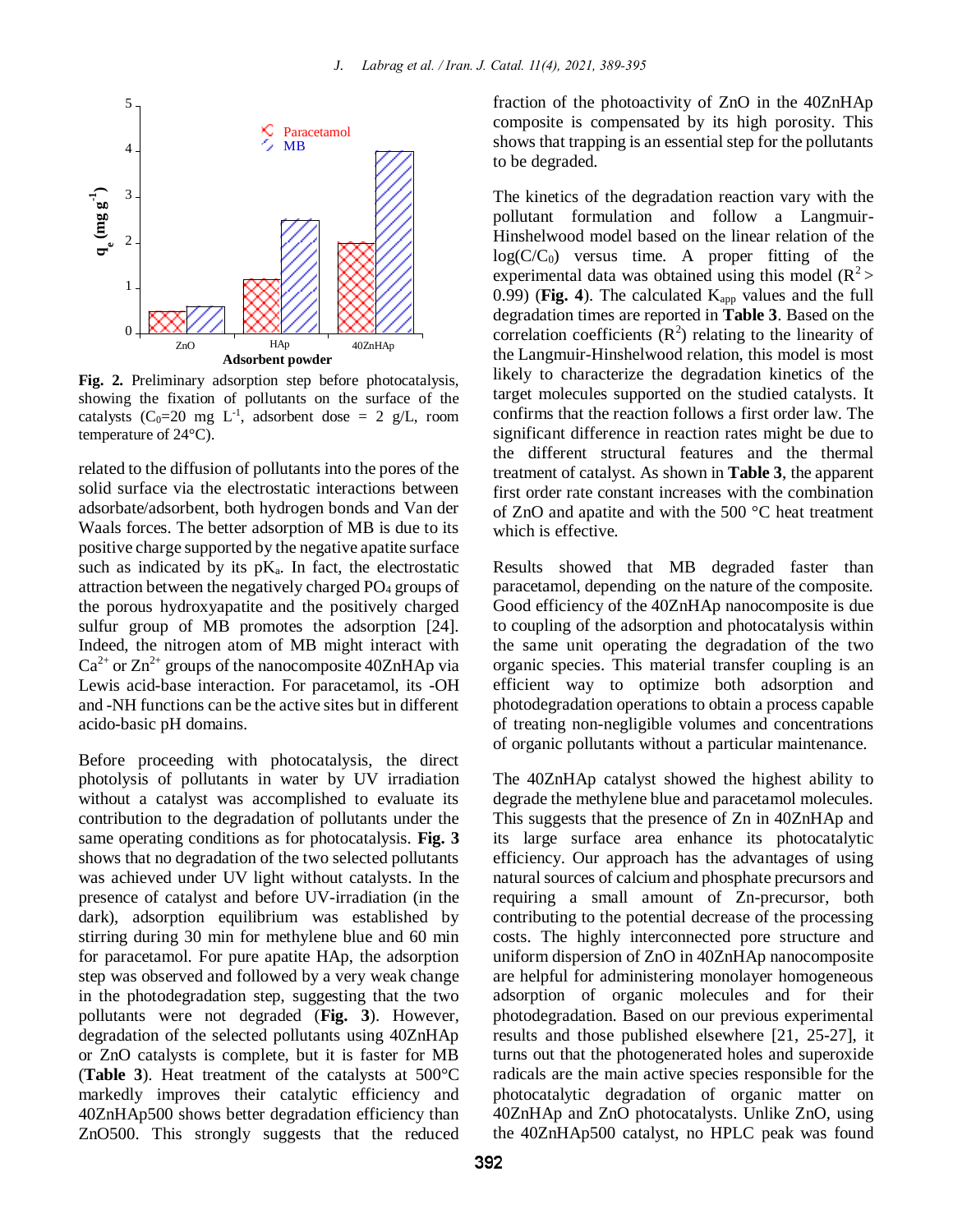related to the by-products at the end of the degradation reaction of the two pollutants (4h for paracetamol and 2h for MB). As previously proposed, this can be explained by the attachment of small quantities on the porous surface of the apatite, while the ZnO catalyst is a non-porous material. Therefore, advanced water treatment under UV light can achieve a complete removal of various toxic organic matters owing to adsorption of the by-products by the porous surface of the apatite.

To warrant that the 40ZnHAp catalyst retains its photocatalytic efficiency and test the possibility of its reuse, successive tests of degradation of MB and paracetamol species were performed after heating the catalyst at 500°C for 3 hours after each photodegradation process of 20 mg  $L^{-1}$  solute. Three additional photodegradation-regeneration cycles were performed. A very small loss of photocatalytic degradation efficiency was observed (1-3%), which may be related to the loss of catalyst weight at each cycle. As a result, the 40ZnHAp500 nanocomposite retains its photocatalytic efficiency without changing its structure and surface properties and it can be reused several times without loss of efficiency.



**Fig.3.** Kinetics of degradation of (a) MB and (b) paracetamol by 40ZnHAp nanocomposite powder dried at 100°C and heated at 500 °C compared to pure HAp and ZnO ( $C_0 = 20$  mgL<sup>-1</sup>, T = 24 °C, dose = 2g L<sup>-1</sup>).



**Fig. 4.** Plots of Ln  $(C_t/C_0)$  versus time for the degradation of (a) MB and (b) paracetamol over ZnO and 40ZnHAp calcined at 500°C.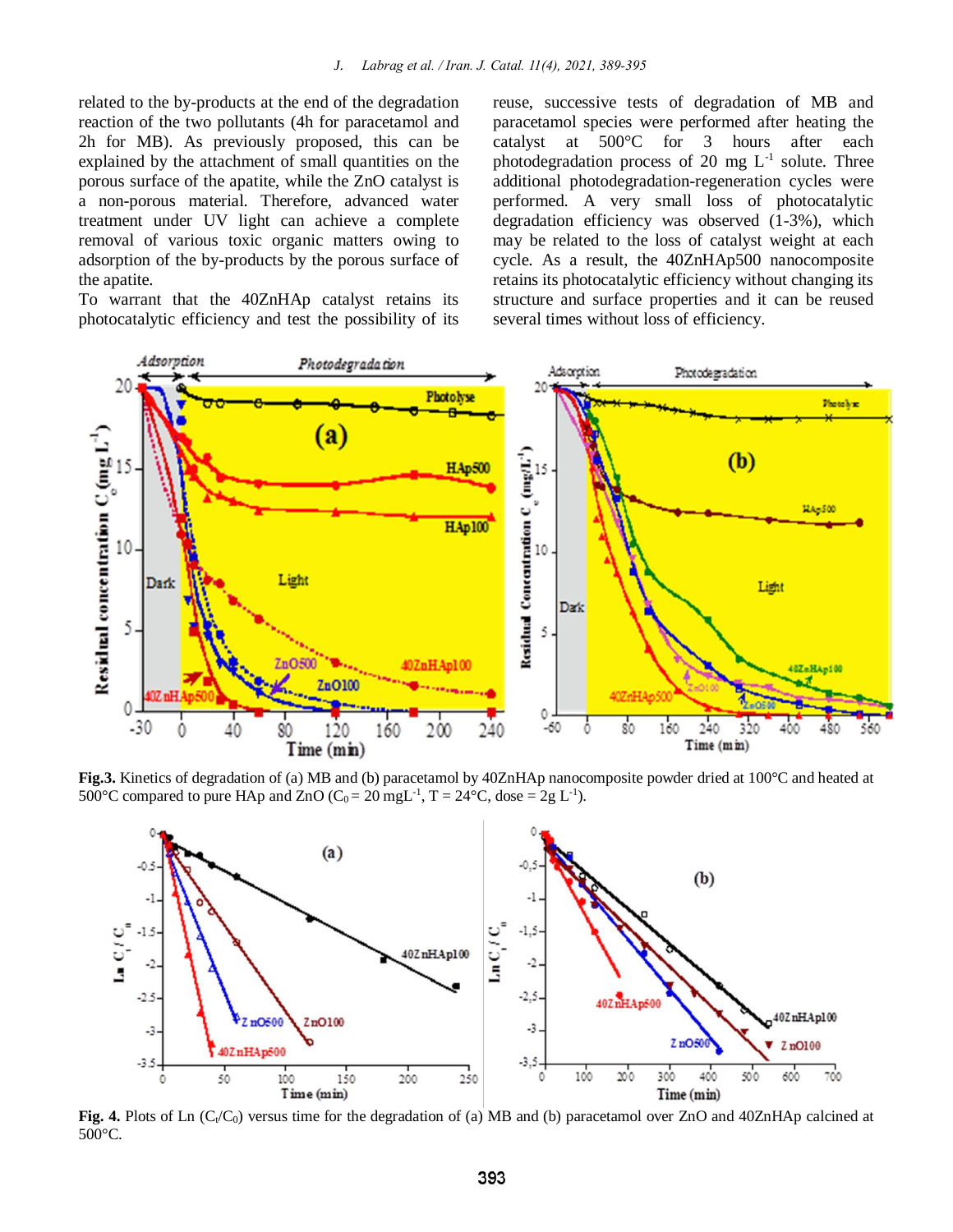**Table 3.** Rate constants (*kapp*) and the required time for complete degradation of paracetamol and MB under UV light (C<sub>0</sub> = 20 mg L<sup>-1</sup>, pH = 6, T = 24 °C, catalyst dose = 2 g L<sup>-1</sup>).

|             |                                 | ZnO100 | ZnO500 | 40ZnHAp100 | 40ZnHAp500 |
|-------------|---------------------------------|--------|--------|------------|------------|
| Paracetamol | $\kappa_{app}(\text{min}^{-1})$ | 0.0059 | 0.0080 | 0.0053     | 0.0130     |
|             | $\rm R^2$                       | 0.9917 | 0.9943 | 0.9973     | 0.9926     |
|             | Time (min)                      | > 600  | 240    | > 600      | 540        |
| <b>MB</b>   | $k_{app}$ (min <sup>-1</sup> )  | 0.0262 | 0.0463 | 0.0097     | 0.0854     |
|             | $R^2$                           | 0.9967 | 0.9971 | 0.9970     | 0.9907     |
|             | Time (min)                      | 160    | 118    | > 240      | 60         |

## **4. Conclusions**

The paracetamol and methylene blue pollutants undergo distinct degradation pathways, which appear to be related to their affinity for the studied materials. Decontamination of water using 40ZnHAp500 nanomaterial has various advantages owing to its multiple functions, including by-products trapping after the photodegradation reaction.

## **Acknowledgements**

The authors thanks CRNS-UATRS center in Rabat for chemical analysis and assistance in TEM observations as well as T. Coradin (LCMC-Pairs) for BET measurments.

#### **References**

- [1] T. Heberer, K. Reddersen, A. Mechlinski, From municipal sewage to drinking water: fate and removal of pharmaceutical residues in the aquatic environment in urban areas, Water Sci. Technol. 46 (2002) 81-88.
- [2] A. Jelic, M. Gros, A. Ginebreda, R. Cespedes-Sánchez, F. Ventura, M. Petrovic, D. Barcelo, Occurrence, partition and removal of pharmaceuticals in sewage water and sludge during wastewater treatment, Water Res. 45 (2011) 1165-1176.
- [3] D. Simazaki, R. Kubota, T. Suzuki, M. Akiba, T. Nishimura, and S. Kunikane, Occurrence of selected pharmaceuticals at drinking water purification plants in Japan and implications for human health", Water Res. 76 (2015) 187–200.
- [4] B. Neppolian, S. Sakthivel, B. Arabindoo, M. Palanichamy, and V. Murugesan, Degradation of textile dye by solar light using  $TiO<sub>2</sub>$  and ZnO photocatalysts", J. Environ. Sci. Health part A 34 (1999) 1829–1838.
- [5] M. Bordbara, Z. Saybanb, A. Yeganeh-Faalb, B.Khodadad, Incorporation of  $Pb^{2+}$ ,  $Fe^{2+}$  and  $Cd^{2+}$  ions in ZnO nanocatalyst for photocatalytic activity, Iran. J. Catal. 8 (2018) 113-120.
- [6] H. Bouyarmane, C. El Bekkali, J. Labrag, I. Es-saidi, O. Bouhnik, H. Abdelmoumen, A. Laghzizil, J-M Nunzi, D. Robert, Photocatalytic degradation of emerging antibiotic pollutants in waters by TiO2/Hydroxyapatite

nanocomposite materials, Surf. Interfaces 24 (2021) 101155.

- [7] K. A. Isaia, V. Shankar Shrivastav, Photocatalytic degradation of methyl orange using ZnO and Fe doped ZnO: A comparative study, Iran. J. Catal. 9, 2019, 259- 268
- [8] L. Yang, L.E. Yu, M.B. Ray, Degradation of paracetamol in aqueous solutions by  $TiO<sub>2</sub>$  photocatalysis, Water Res. 42 (2018) 3480.
- [9] M. Cantarella, A. D. Mauro, A. Gulino, L. Spitaleri, G. Nicotra, V. Privitera, G. Impellizzeri, Selective photodegradation of paracetamol by molecularly imprinted ZnO nanonuts, Appl. Catal. B: Environ. 238 (2018) 509-517
- [10] S. Lozano-Morales, G. Morales, M. L. Zavala, A. Arce-Sarria, F. Machuca-Martínez, Photocatalytic treatment of paracetamol using TiO<sub>2</sub> nanotubes: Effect of pH, Processes **7** (2019) 319.
- [11] A. Nezamzadeh Ejhieh, M. Khorsandi, Photodecolorization of Eriochrome Black T using NiS-P zeolite as a heterogeneous catalyst, J. Hazard. Mater. 176 (2010) 629–637
- [12] H. Zabihi-Mobarakeh, A. Nezamzadeh-Ejhieh, Application of supported TiO2 onto Iranian clinoptilolite nanoparticles in the photodegradation of mixture of aniline and 2, 4-dinitroaniline aqueous solution, J. Industrial Eng. Chem., 26 (2015) 315-321.
- [13] J. Liu, Y. Wang, Y. Peng, J. Ma, A. Wang, A review on bidirectional analogies between the photocatalysis and antibacterial properties of ZnO, J. Alloys Compd. 783 (2019) 898-918.
- [14] D. Blažeka, J. Car, N. Klobucar , A. Jurov, J. Zavašnik , A. Jagodar, E. Kovacevic, N. Krstulovi, Photodegradation of methylene blue and rhodamine B using lasersynthesized ZnO nanoparticles, Materials 13 (2020) 4357.
- [15] C. El Bekkali, H. Bouyarmane, S. Laasri, A. Laghzizil, A. Saoiabi, Effects of metal oxide catalysts on the photodegradation of antibiotics effluent, Iran. J. Catal. 8(2018) 241–247.
- [16] A. Manohar, J. Park, D. D. Geleta, C. Krishnamoorthi, R. Thangam, H. Kang, J. Lee, Synthesis and characterization of ZnO nanoparticles for photocatalysis, antibacterial and cytotoxicity in kidney cancer (A498) cell lines, J. Alloys Compounds 874 (2021) 159868.